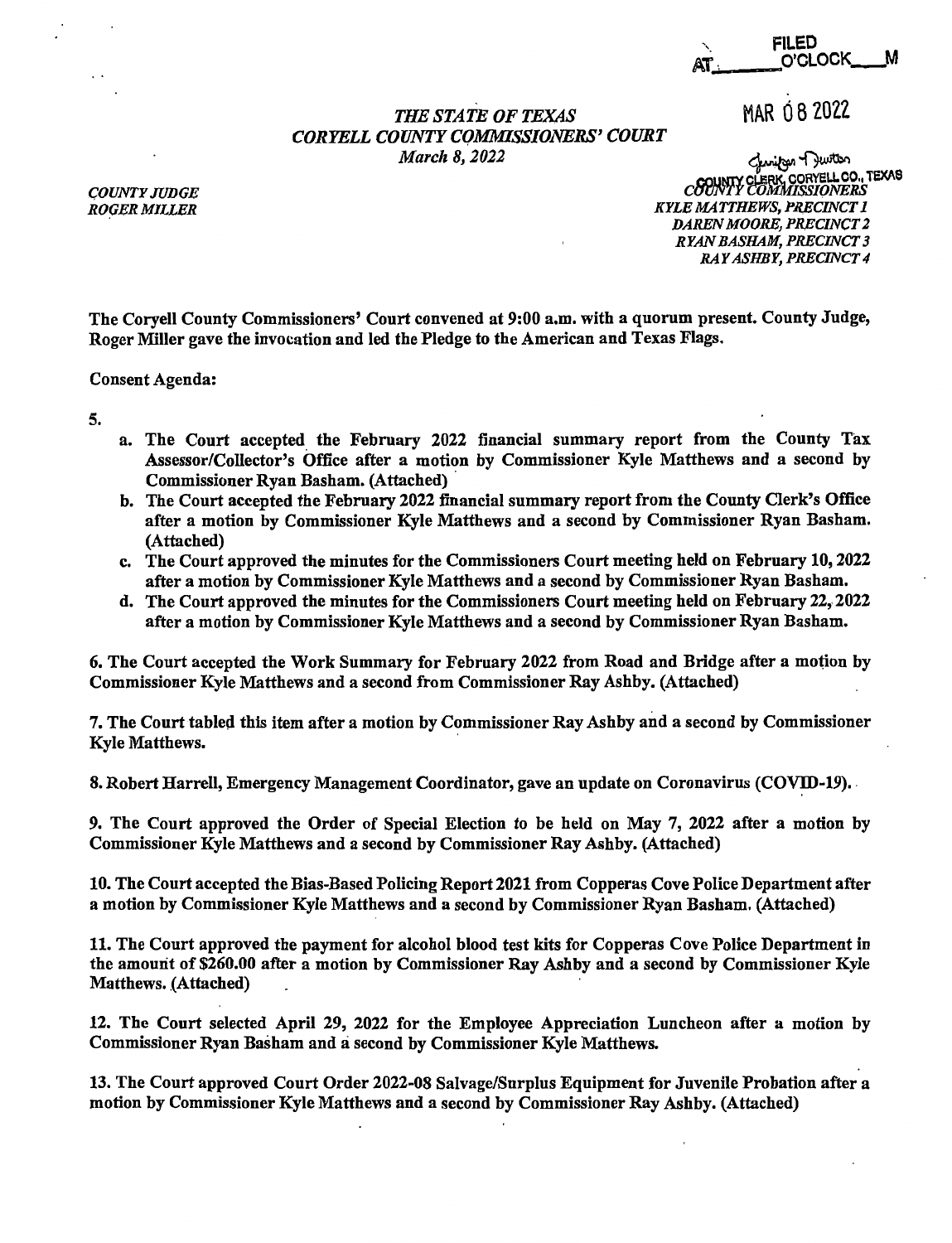14. The Court approved Court Order 2022-09 Salvage/Surplus Equipment for the Sheriff's Office after a motion by Commissioner Ryan Basham and a second by Commissioner Kyle Matthews. (Attached)

15. The Court approved an Interlocal Agreement with McLennan County for the housing of inmates after a motion by Commissioner Ray Ashby and a second by Commissioner Ryan Basham. (Attached)

16. The Court filled the vacant positions on the Central Texas Council of Governments Executive Committee with Commissioner Kyle Matthews being primary, Commissioner Ryan Basham being secondary, and leaving the alternate position vacant after a motion by Commissioner Kyle Matthews and a second by Commissioner Ray Ashby.

17. Bill Parry provided an update on the drainage study the City of Gatesville is performing.

18. Discussion was held regarding the Local Hazard Mitigation Plan and possible funding options.

19. Discussion was held in regards to obtaining the services of a grant writer.

20. Discussion was held on options and posting of the Assistant Auditor position.

21. The Court approved the MOU with American Conservation Foundation to seek funds for removal of snags in Leon River and other associated projects after a motion by Commissioner Kyle Matthews and a second by Commissioner Ryan Basham.

22. Discussion was held on funding opportunities and prioritization of projects to seek funding.

23. The Court voted to pay bills in the amount of \$1,024,244.09 after a motion by Commissioner Kyle Matthews and a second by Commissioner Ray Ashby.

Closed Meeting/Executive Session:

24-25. The Court entered into a closed meeting at 11:40 a.m. to consult with the County Attorney concerning a settlement offer and pending or contemplated litigation.

Reconvene Open Meeting:

The Court reconvened the open meeting at 12:20 p.m.

26. The Court authorized the County Judge, Roger Miller, to execute orders regarding settlement offers in the matter of Texas opioid multi-district litigation for the County ib the matter of County of Coryell v. Purdue Pharma, Inc., etal., MDL PRETRIAL CAUSE NO. 2018-63587, in the 152d District Court of Harris County, removed to MDL 2804, **N.D.** OH after a motion by Commissioner Kyle Matthews and a second by Commissioner Ray Ashby. (Attached)

27. No action was taken.

Reports:

28. Reports were given.

29. Report was given.

This meeting was adjourned.